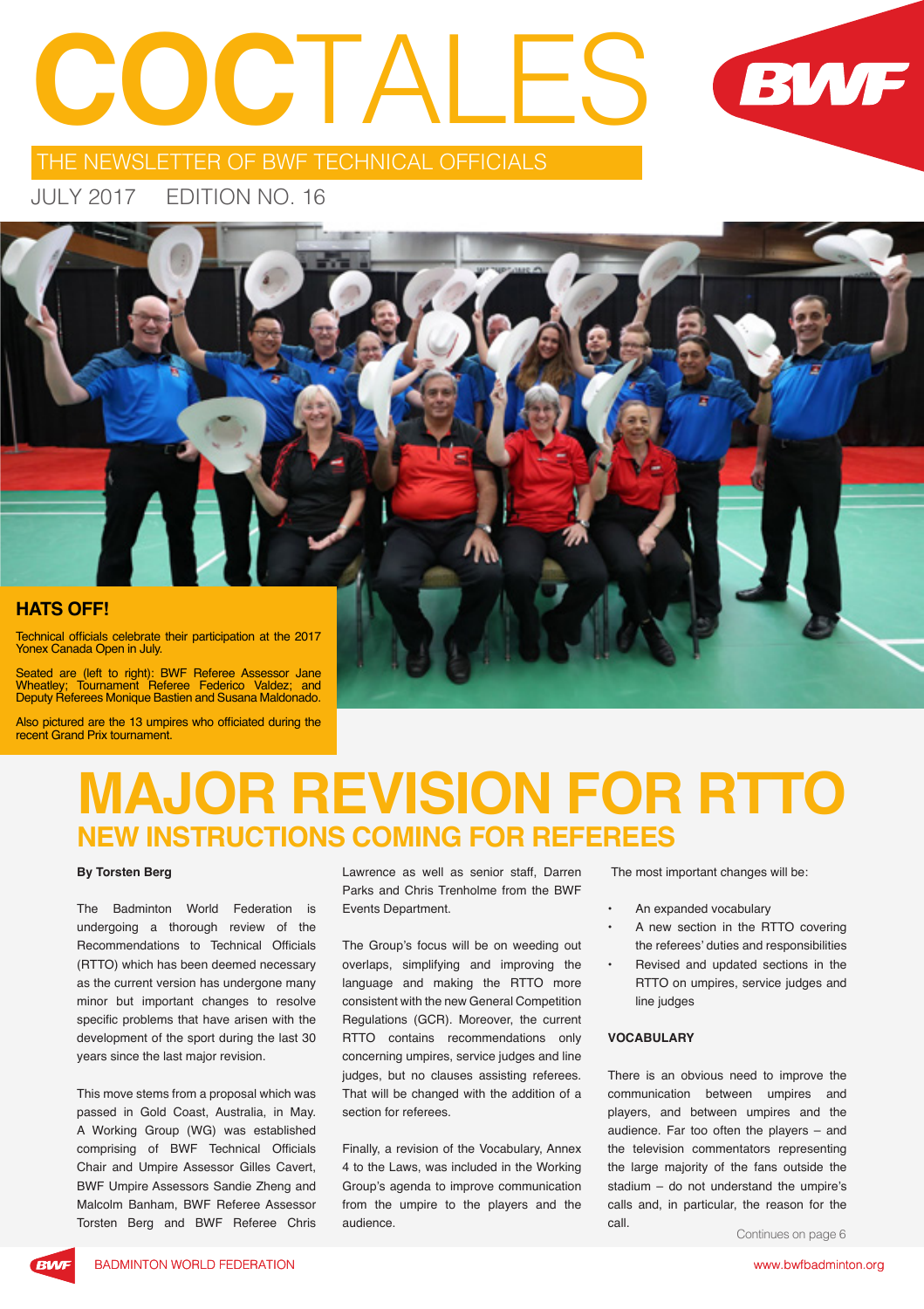

## **NEW TOUR BRINGS HIGHER EXPECTATIONS**

A new BWF World Tour is on track, starting in 2018 – one which will be more professional, more spectacular and more attractive for all badminton stakeholders.

Of course, this has some consequences for the technical official community on the ethical side.

As expectations of technical officials increase, BWF will strive to support its technical officials in a very professional manner such as:

- Supporting travel, accommodation, food expenses, and daily allowance
- Appraisals/evaluations
- **Assessments**
- **Workshops**
- Regular guidance and direction on standardisation
- Planning towards a professional workforce in the medium to long term

High performance is the ultimate goal for every BWF technical official during his/her assigned tournament. This requires the

highest level of commitment, concentration, and alertness.

The time when a referee, umpire, or line judge asked a top player to sign an autograph, take a photo, give a shirt, or when they engaged in other personal or professional activities while assigned and working at a tournament, has ended.

The respect for, and acceptance of, the BWF Code of Ethics is vital for all BWF technical officials, and a prerequisite for all subsequent BWF nominations.

# **HEARTY CONGRATS!**

BWF wishes to congratulate the following technical officials on various achievements:

Steven Ong Swee Khai (MAS) has been upgraded to the BWF Accredited Umpire level.

\*\*\*

- Cleopatra Monco (ITA) has been upgraded to the BWF Accredited Referee level.
	- \*\*\*
- Current BWF Umpire Assessment Panel Chair, Malcolm Banham (pictured with BWF President Poul-Erik Høyer), has received the BWF Distinguished Service Award for 2016, for his many years of service to BWF as a Certificated Umpire and Assessor.

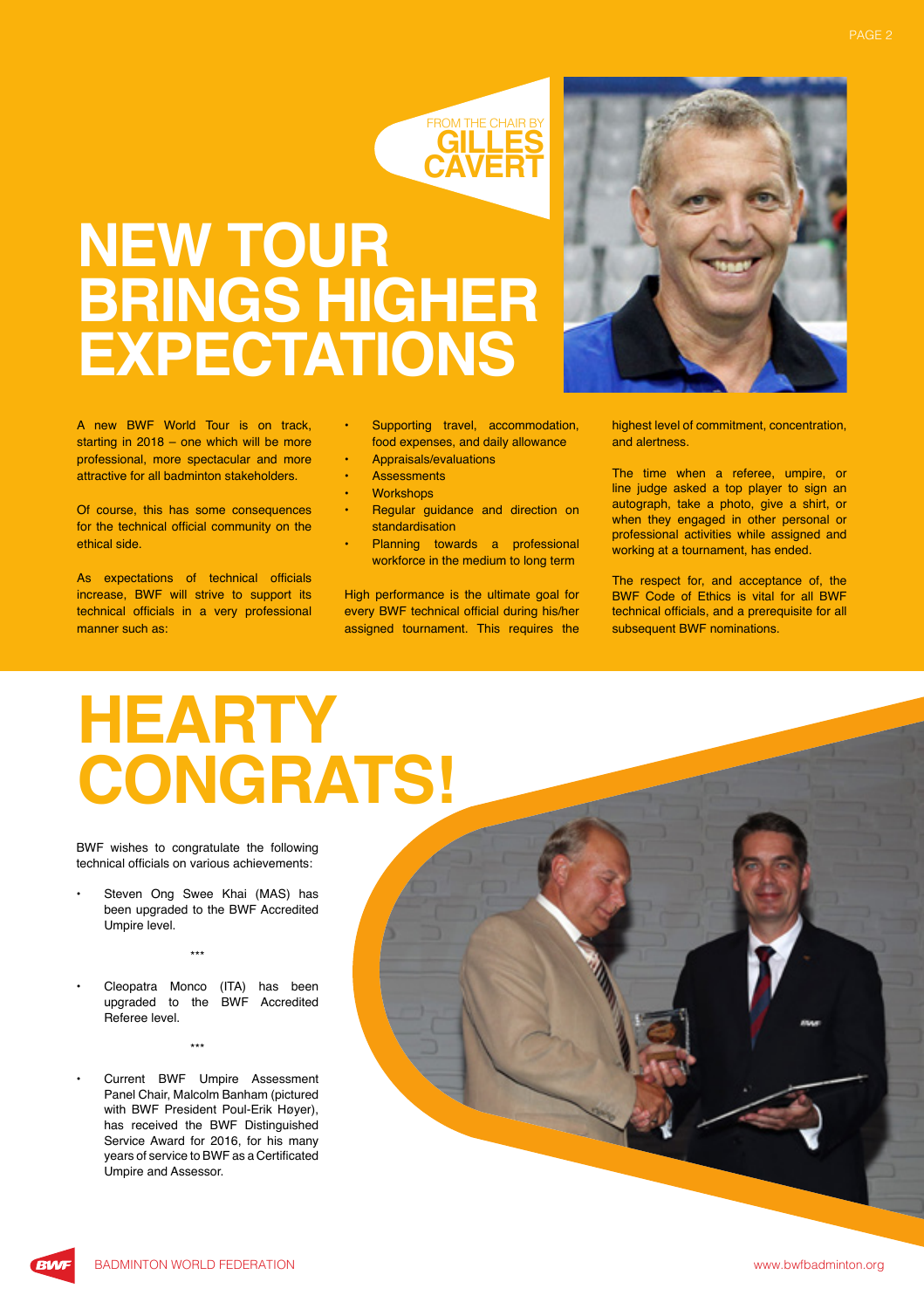### **INTERVIEW WITH JANE WHEATLEY** FORMER BWF CERTIFICATED REFEREE AND CURRENT BWF REFER

#### **How long have you been refereeing?**

My involvement in refereeing came about through my interest in umpiring.

In 1979, I started playing badminton at the local Denmark (Western Australian country town) Scout Hall with the other mums and their little ones. I thoroughly enjoyed the sport and moved on to become an Australian National Umpire and, as is often the case, umpiring leads to helping with tournaments.

In 1988, I moved to Perth and Greg Vellacott, a former BWF Certificated Umpire and current BWF Umpire Assessor, gently pushed me into running events and encouraging me in the public speaking that comes at the conclusion of the tournaments. The humble beginnings at local events with help from my mentor, Don Stockins, a former BWF Accredited Referee, through to refereeing National Junior team events, led to an invitation to attend a BWF Referee Workshop in Kuala Lumpur.

My first BWF appointment was as Deputy Referee to Ian Williamson at the Malaysian Open held in Kota Kinabalu. I was assessed at this tournament but from a refereeing point of view, it was a disaster for me as I did not make the grade.

Fortunately, in 2005, I was given another chance at the Singapore Open and passed to become a BWF Accredited Referee. In 2011, I reached the level of BWF Certificated Referee.

#### **What are some highlights of your experiences?**

One of my favourite memories is having the opportunity to watch Lee Chong Wei play as an up-and-coming youngster in the hothouse of the Malaysian Open in Kota Kinabalu. It was an amazing experience with the badminton crazy supporters enjoying wonderful matches as he made his way through to the quarter-finals.

Other highlights of my refereeing career include the controversy of the London 2012 Olympic Games, the Macau Open with the great team of technical officials and fantastic hotel, fun times dancing with great friends at the welcome party of the Scottish Open, working with Leon Tolner, LiveScore Technician, at so many tournaments and his patience with me and my lack of computer knowledge!

I also had the pleasure of enjoying a great working relationship with the excellent BWF Events staff.

As the job of referee at times is not easy and can be lonely, many experiences were better for being able to share them with my husband, Michael, who often travelled with me, providing support at events around the world.

#### **What do you love about refereeing?**

The friendships made with our badminton family.

#### **What have you learned from your practical experiences?**

- That refereeing is not black and white. We have to be "grey";
- To take time to reflect before tackling problems;
- 
- Being prepared to say you don't know; To treat people as you wish to treated; and
- To respect one another.

#### **What advice can you give to aspiring referees at national and continental levels?**

- Work at local tournaments as much as possible with referees who are prepared to teach you and pass on their experience;
- Be prepared to ask questions; • Follow BWF events on the web as this will help you understand
- the preparation of events at this level; Seek advice from senior referees in your continental zone; and
- Find yourself a mentor.

#### **Any other guidance, tips, advice, ideas that may help a referee?**

I am a firm believer that the job of a referee is one of people management. From your first contact with the event organisers, the way you write to introduce yourself sets a tone.

Be very aware of the bylaws and competition regulations pertaining to that particular tournament. Make sure the event prospectus is checked thoroughly and that all the information is correct. The preparation is most important so that when you arrive for the event you have covered all bases. It is important that team managers feel confident that you know what you are doing, that you are



Jane Wheatley served as Deputy Referee for the Rio 2016 Olympic Games.

#### approachable, and you are there to ensure a successful event for their players.

Once the tournament begins you can then put on your "people management hat". Remember that many of the people helping to run the tournament are volunteers and have more than likely given up a week of their family time, usually a week of their yearly holidays and may have even taken leave without pay. Take time to talk to these people, as everyone is important to the success of the event. Thank them at the end of the day.

The job of a referee is challenging but rewarding at the same time. On-lookers see us sitting at a desk for a week, chatting, drinking coffee/water and think we have a cushy job. The time spent traveling from Australia (my home country) is long, the hours at the stadium are long, and you can be dealing with coaches and team managers whose job it is to get the best for their players.

I must admit that I am very happy to have reached retirement age. To a lesser extent I continue to have a finger in the pie by mentoring, appraising and assessing fellow referees. This is not an easy task but we need to work together to ensure we are a team all on the same page.

The best advice I believe I can give to aspiring referees is to remember that family must come first. Make sure you keep in touch with your family whilst you are away. Set aside contact times so there is less conflict of interest.

Being a good referee is all about time management. If you love the tournament and love your family, the tournament will be a success.

I wish all our new referees success and, as with everything in life, you get back what you put in.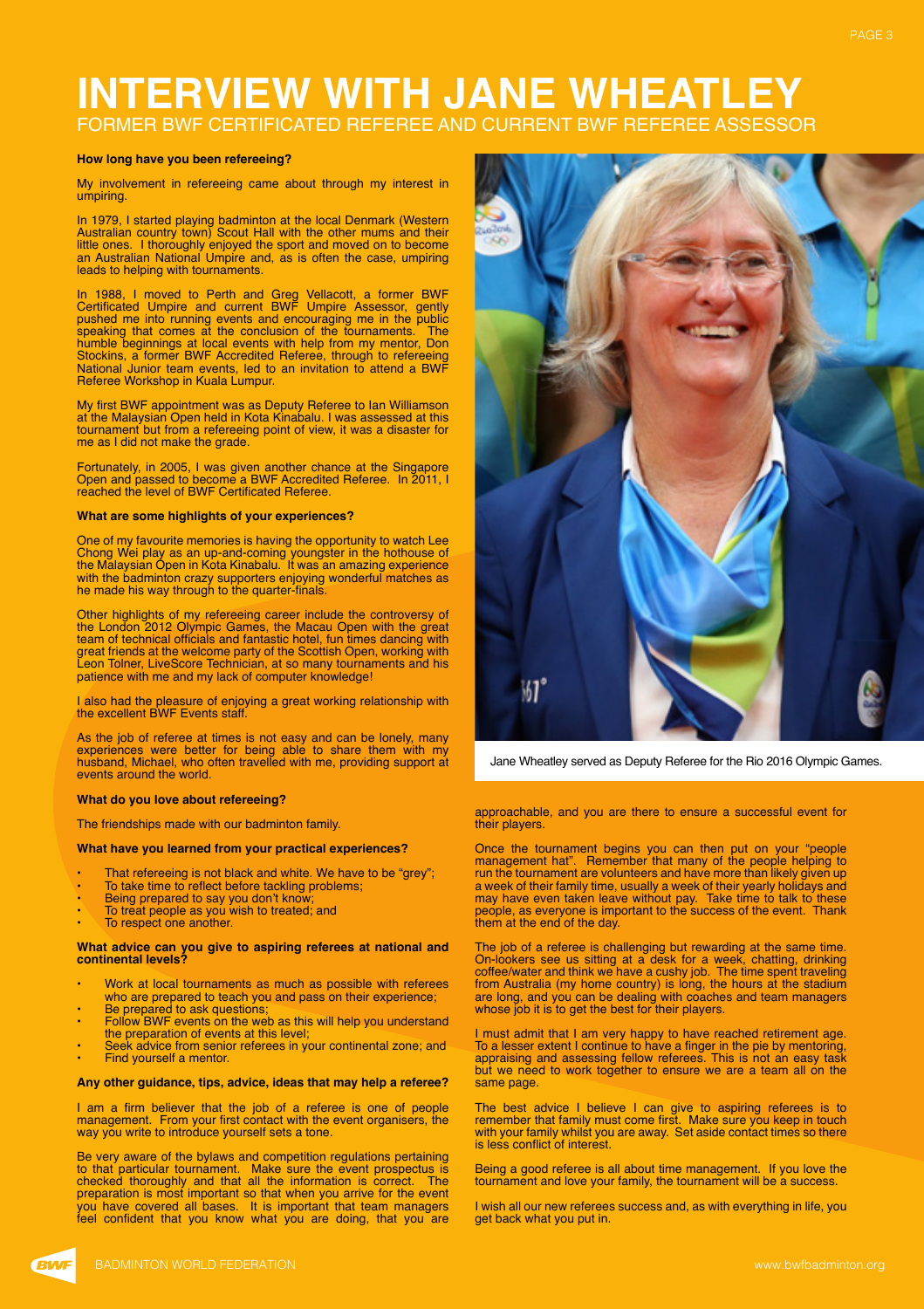# **EXPECTATIONS FOR BWF UMPIRES**

#### **By Michael Walker**

At a recent tournament, I was asked what I expect from a BWF Umpire and my reply was:

"I expect the umpire to be able to umpire or service judge any match at any time with no prior notice and to perform in all matches consistently in a highly professional manner."

In hindsight, I realize that this is too vague to be of much help to a junior umpire aiming for the top echelon of umpiring. So, how does someone achieve that level of professionalism?

First, and most obviously, you need to have comprehensive knowledge of the Laws of Badminton, the RTTOs and the standard vocabulary and you are ready, willing and able to apply them to all of the matches you officiate, in a fair and non-officious manner.

As the umpire, you are the leader of the team on court. You establish a bond with the service judge and the line judges.

#### How?

- By meeting them before the match in the gathering area before proceeding on to court. When you get into the chair you have a quick look around the court and, hopefully, make eye contact with each of them.
- You visibly acknowledge their calls. You should try to develop the habit of making eye contact with your service judge at least twice per rally: immediately following the serve and when you are calling the score at the end of each rally.
- As a service judge, you should be backing up your umpire by discretely confirming line calls and lets and faults, timing the intervals or other stoppages of play for injuries, etc.
- You protect your team members from players who try to influence their calls or intimidate them. You do this proactively – don't wait for a player or coach to complain.

You are tasked with the presentation of the match to best sell our product (the badminton match) to the spectators, television and other media. As an umpire, you will be officiating the most important matches at the highest profile tournaments! This means you get to the gathering area early enough before the commencement of your match to get wired with a microphone and you know how it works.

Check if there are any special instructions concerning television. Will they give you the cue to start the match? You confirm the players are present and they are wearing uniforms which comply with the BWF clothing regulations. You confirm the pronunciation of their names. When calling the match, you are loud enough to be heard by the players and spectators. When making your introductory announcement you don't start your announcement when another umpire is making his/her introductory announcement. You have the experience to time your announcements around crowd noise and PA announcements so you can be heard, if possible, but without delaying the game. You develop your voice to sound interesting without being theatrical. You maintain a professional bearing while sitting in the chair throughout the match.



A flashback to Mike Walker's days as an umpire.

You are in charge of the court. When you first get into your chair you look around the court to confirm that everything, and everyone, are where they ought to be. You ensure the court is dry and safe for the players. You control delay of the game by the players whether they are delaying to regain their wind or tactically to upset their opponent. You ensure the scoreboards are working properly. You keep the court tidy. Players' gear should be in the boxes provided and those boxes should be near your chair. All of these things, and more, should occur seamlessly – without anyone knowing it is happening.

An old expression in English is that "a child should be seen but not heard". I would adapt this for umpiring to be: "An umpire should be heard but not seen." It's normally a good sign if no one knows who the umpire was at the end of a match.

You control misbehavior by the players on court. This requires headsup umpiring. You pay attention to why players are getting frustrated and deal with the underlying problem before the player explodes. Is the opponent fist pumping or yelling in their direction to intimidate them? Is the opponent trying to influence the line judges? Is the player upset because they think the opponent is committing receiver faults which you are not calling? I have seen the most experienced umpires deal with a situation before the other team has arrived at his chair to complain about it. Usually, if you are paying attention, you can resolve the problem without going to your cards but you must have the confidence to use the cards when it is necessary.

So, what am I looking for in a BWF Umpire?

Quite a bit!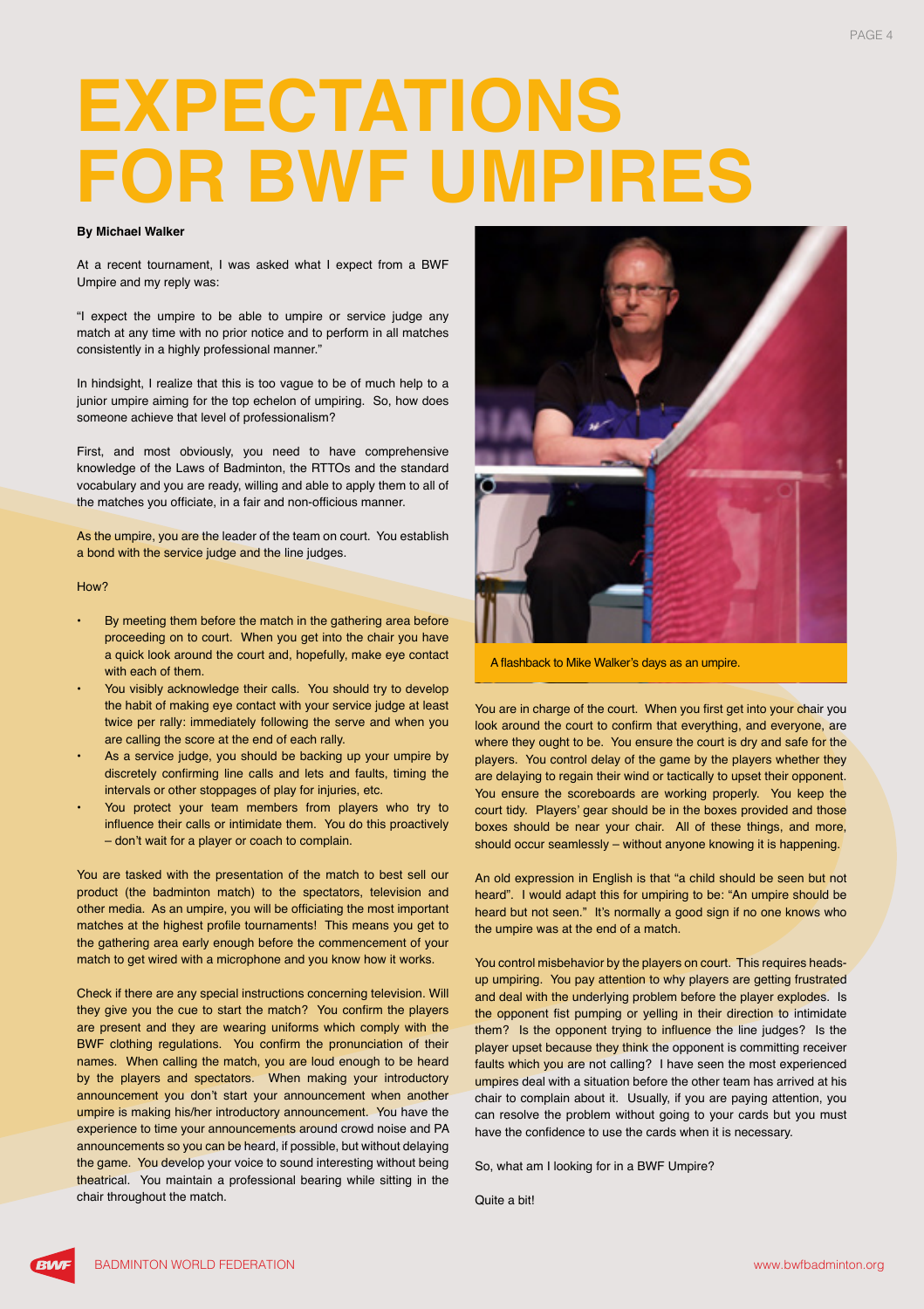TIMEI **AND REMINDERS** HOT SEAT: Jacob Syndberg in the umpire's chair.

#### **By Malcolm Banham Chair, BWF Umpire Assessment Panel**

COCTales is a great platform for sharing information towards maintenance of a uniform and consistent standard of umpiring.

The workshops held at many events over the last couple of years have been a great success in standardising the presentation of our sport, and more are planned for future tournaments.

With growing television coverage, it is vitally important for us all to keep ahead of the sport.

**WALKING ONTO COURT:** The mobile television camera focuses frequently on the umpire. Bearing this in mind, please remember that anything carried onto court could be seen by millions of viewers. Therefore, try to keep your score sheet in your pocket until required.

**SCORING TABLET:** The efficient use of the scoring tablet is also of great importance so please ensure you are very familiar with its different functions. An online manual is available to assist you.

**CONTINUOUS PLAY:** Continuous play is a topic you will hear about frequently from the assessment team. Although we have seen improvement lately, delays must be controlled. Always remember that the

sport is for the players. Learn how to deal with delays, tell players that play must be continuous, and work out simple steps for controlling delays before you have to resort to cards.

**THROWING SWEAT:** The throwing of sweat by players has been controlled very well, although it is something we must not allow to slip back. Keep a watchful eye on this.

**PLAYER CLOTHING:** We are asked by the referees to check players' clothing in the marshalling area which is now becoming standard at all major events. Please ensure you are familiar with the clothing regulations before arriving at the tournament.

**BEST EFFORTS ON COURT:** Players should always give their best effort. If you suspect that is not the case, please inform the referee who can then assist.

**REFEREES ONTO COURT:** There has been some discussion regarding the referee coming onto court without being asked. If it is apparent that a mistake in Law has been made, the referee must be allowed to correct this for the benefit of the players.

**HELP FROM THE SERVICE JUDGE:** There have been instances where the umpire, for whatever reason, has made an incorrect decision. My first question would be: "Where was the service judge?"

Please remember as a service judge you are also there to umpire the match – not just to give out shuttles. You should be totally aware of all that is happening on court. Help your umpire by always being alert.

**TIMING THE WARM-UP:** Television officials have been in consultation with BWF and it has now been agreed that the timing of the two-minute warm-up starts as soon as the umpire is seated in the chair. The BWF Umpire and Service Judge Instructions will be updated accordingly on the website to reflect this updated procedure.

#### **\*\*\***

#### **REFEREES AND UMPIRES FOR TOKYO**

It has been decided that, as far as possible, international TOs for the Paralympic Games in Tokyo shall have both a BWF qualification and acknowledged experience in parabadminton.

BWF referees and umpires who wish to be considered for the Paralympic Games should endeavor to acquire experience with para-badminton; para-badminton referees and umpires without a BWF qualification should seek to achieve BWF accreditation in time.

No TO can expect to serve in both the Olympics and the Paralympic Games.

By Torsten Berg